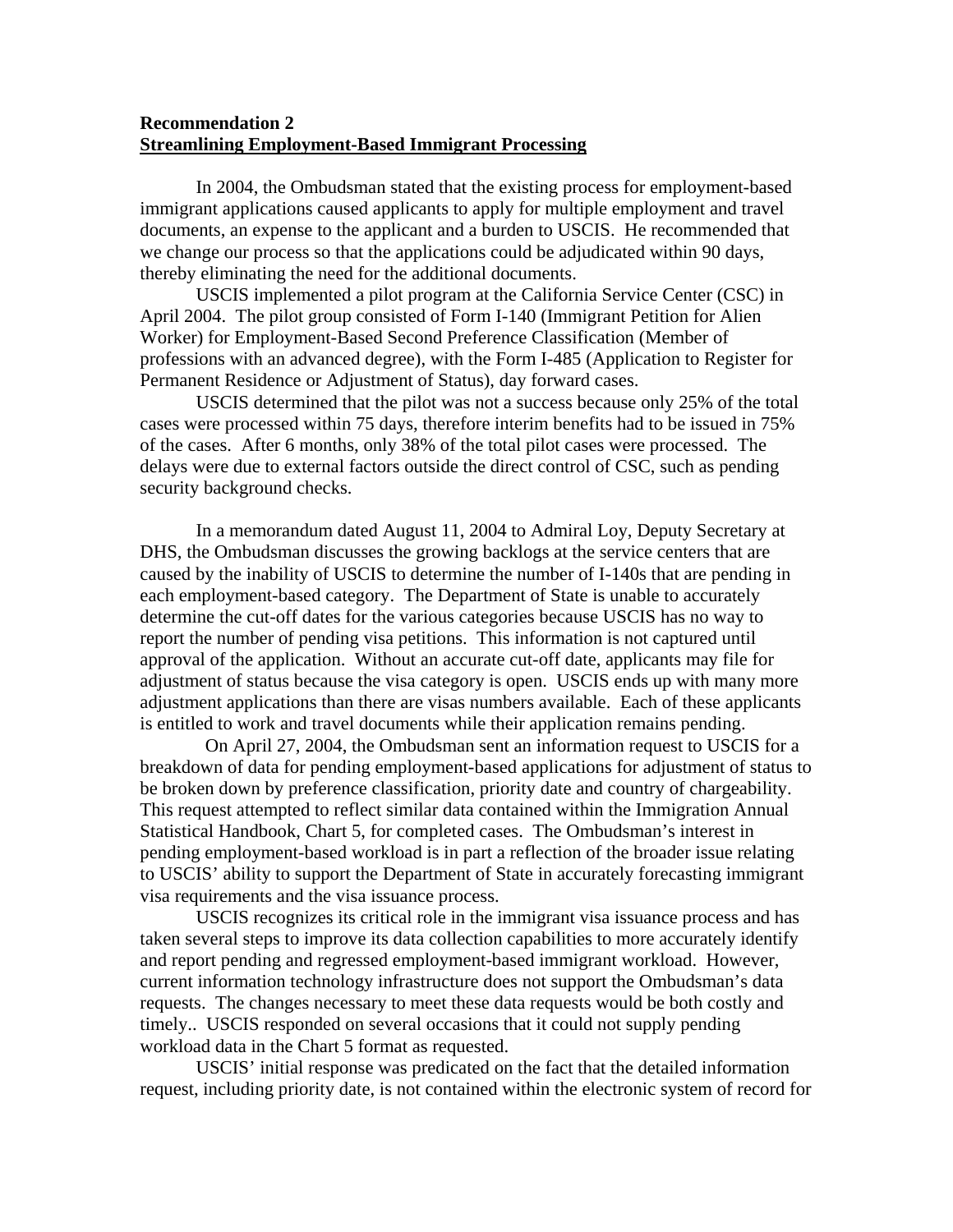pending cases. The priority date is not entered into the electronic record for Form I-140, Petition for Immigrant Worker, until the time of final approval. In addition, Service Center Operations discovered that for a large portion of the I-140s at the time of approval the A number was not entered into the data field. Failure to electronically record the A number on these cases, prevented USCIS from conducting system bounces and queries to match the approved I-140 with the pending I-485. The desire to conduct system queries to support data collection on pending employment-based immigrant workload is further complicated by the concurrent filing process which allows the applicants for adjustment to file their I-485 concurrently with the I-140 petition. With the I-140 in pending status, important data fields are not available in the system to support the system scrapes and queries. Another issue, albeit involving a significantly smaller subgroup of this workload, is for those adjustment cases that are sent to the local district offices for interview. Current IT infrastructure does not allow USCIS to query for those cases in CLAIMS 3. All of these system deficiencies were the cause of the initial USCIS response that in the current environment this data could not be forwarded as requested and caused the basis for the delay.

Despite these systemic obstacles, USCIS has embarked on several labor-intensive work-arounds to provide data to itself for case management, to the Department of State for visa number management and other uses, and to the Ombudsman. Currently Service Center Operations is engaged in a manual exercise utilizing contract staff to update the electronic system of record related to the pending I-485s. This update will enable USCIS to identify 100% of the pending employment-based visa cases. It is anticipated that this exercise will be completed by April 28, 2006. Once this exercise is complete, USCIS will be able to extract data relating to the priority date, country of chargeability and preference classification. USCIS has already entered into discussions with the Department of State to provide this detailed information not only for pending workload but for visa regressed cases as well to allow DOS to accurately manage future visa allocations in regressed workloads.

In addition to the above-outlined efforts, since May 2005, USCIS has been conducting system scrapes of its electronic record on all I-485s pending at the Service Centers. USCIS has provided DOS with these reports. This report admittedly has been deficient based upon the fact that approximately 50% of the workload did not have the requisite A-file match as discussed above. However, even with this deficiency, DOS indicated that this information proved useful. It must be noted that this electronic query was both labor intensive and time consuming.

While USCIS is confident that by early May 2006 it will be able to provide more accurate information for the majority of pending employment-based immigrant workload, it must be noted that there is still the outstanding issue that complete accuracy will not be possible because of the nuances associated with concurrently filed cases and those cases transferred to the district offices. USCIS is continuing to review possible alternative solutions both at the data intake phase to determine whether or not required information can be gathered and recorded as well as a review of possible system solutions to track cases that are transferred to local district offices. In addition, USCIS recognizes that case management requirements for this workload must be built into the future system that is under discussion in support of the Transformation Initiative.